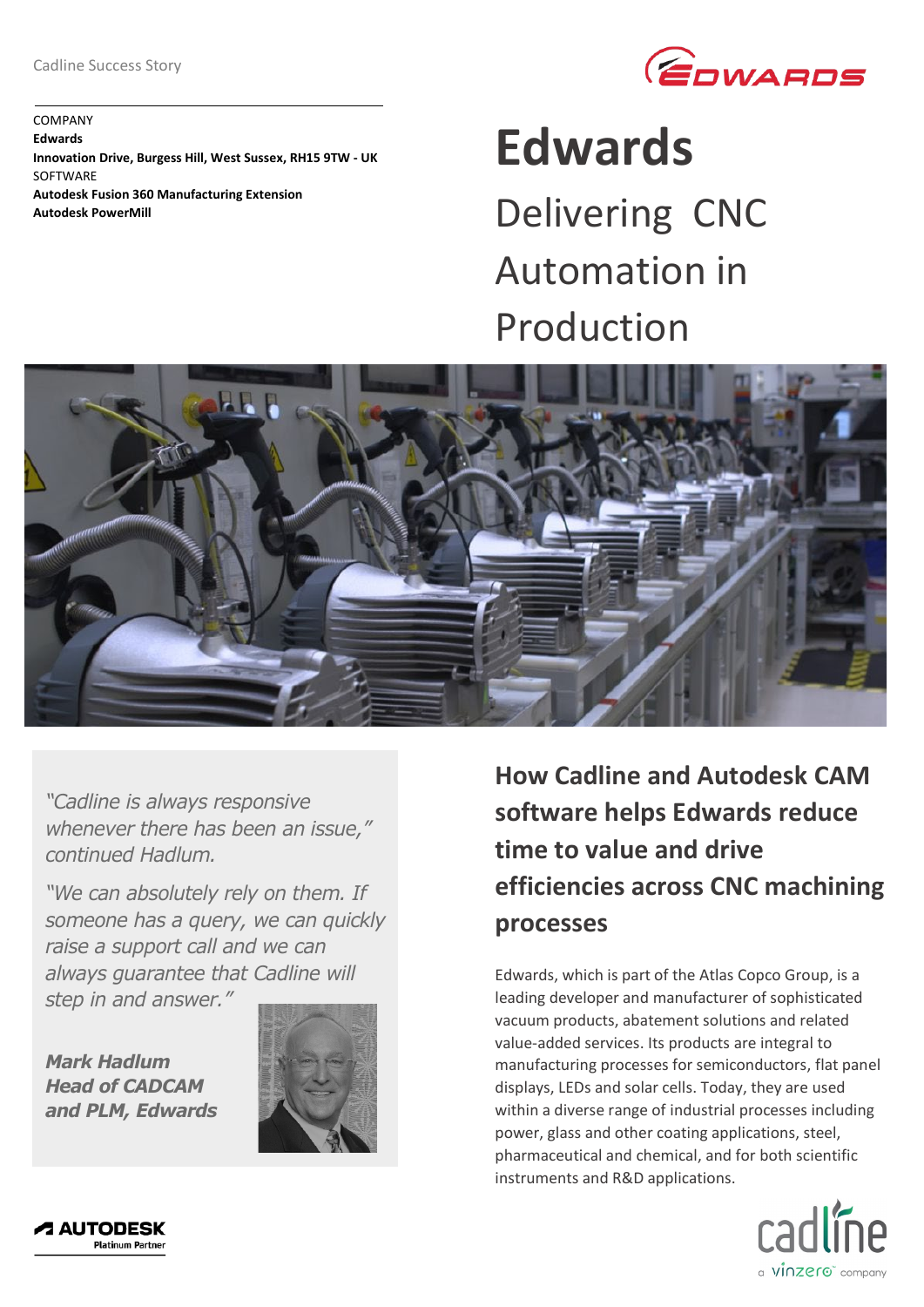GOWARDS

Technology and services provider, Cadline, has a longstanding relationship with Edwards stretching back 20 years and has successfully delivered multiple projects with them over that time. Cadine has been Edwards' main partner for the provision of Autodesk mechanical, electrical and data management solutions that are integrated across Edwards' design teams in the UK.

## **Scoping the challenge**

Within the computer aided manufacturing (CAM) side of the business, Edwards had been looking for a way to meet project deadlines more consistently and deliver projects more efficiently. So it started to look for a solution and began working with Cadline to fully understand the challenges it was experiencing in its production facilities.



Platinum Autodesk Partner Cadline had previously typically engaged with the design and engineering functions at Edwards rather than the shop floor. This was now starting to change. In the early days of this new engagement, Cadline worked closely with Autodesk to understand Edwards' specific requirements. This process includeds a full review of their computer numerical control (CNC) production facilities to establish what machining was being utilised and the manual tasks that were being performed. This included gaining a detailed understand of their existing software being used at the time, their production set-up and machining workflows.

Working in partnership with Autodesk, Cadline's Advanced Manufacturing team began the process of

helping Edwards automate the programming of its turning and 5-Axis CNC machines. For the turning work, Cadline supplied Edwards with the cloud-based 3D modelling tool, Autodesk Fusion 360, a solution capable of automating CNC machine programming, and providing the flexibility for Edwards to work with automated tools and still input legacy data based on its own CNC code, which has been perfected over the years. For 5-Axis work, Cadline provided Edwards with the 3D CAM solution, Autodesk PowerMill®, which can automate both CNC machine programming and tool path templates.

To help ensure Edwards optimised its use of these two solutions. Cadline provided user training to ensure the successful adoption of the new technology and workflows.

Mark Hadlum, Head of CADCAM and PLM at Edwards, said: "This is complex software, so you need a good support structure to back it up. We were lacking in support on other software we had. We needed someone who could sit with us as we learnt it or at least someone on the phone that you could ask: 'I'm trying to do this program and use this software, what support can you give'?

"Whilst we had direct relationships with Autodesk we decided to work with Cadline for the provision of the software we needed" he added. "They were already supporting us with the CAD software so it was an intuitive extension of our existing partnership and working with Cadline streamlined the process of communicating with Autodesk for us.

"Cadline conducted the initial training and they provide ongoing support. We have a service contract with them which we have had for many years as they support us globally as well."

"Cadline is always responsive whenever there has been an issue," continued Hadlum. "We can absolutely rely on them. If someone has a query, we can quickly raise a support call and we can always guarantee that Cadline will step in and answer."